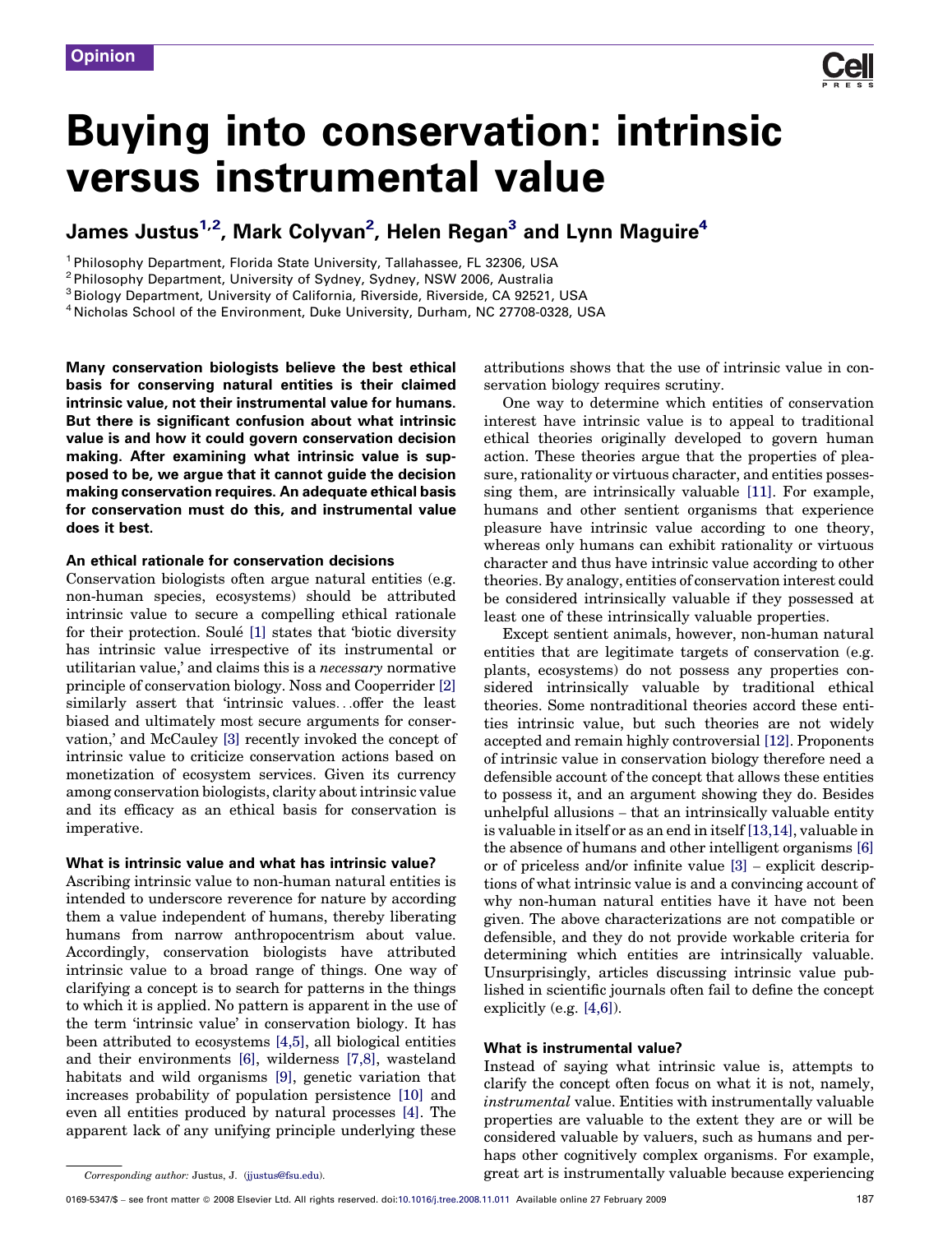<span id="page-1-0"></span>

| Table 1. Sources of instrumental value of biodiversity |  |  |  |
|--------------------------------------------------------|--|--|--|
|--------------------------------------------------------|--|--|--|

| Chapin et al. [26]<br>Aesthetic      |                           |
|--------------------------------------|---------------------------|
| Ecological and/or ecosystem services | Hunter and Gibbs [14]     |
|                                      | Chapin et al. [26]        |
| Medical, recreational, tourist       | Noss and Cooperrider [2]  |
| McCauley [3]                         |                           |
| Educational                          | Hunter and Gibbs [14]     |
| Existence<br>Alexander [23]          |                           |
| Scientific                           | Metrick and Weitzman [27] |
|                                      | Jepson and Canney [28]    |
| Spiritual                            | Hunter and Gibbs [14]     |
|                                      | Chapin et al. [26]        |

it is aesthetically and emotionally pleasurable. Art is instrumentally, not intrinsically, valuable because its value is dependent on and derives from the responses it produces in humans (e.g. pleasure). If experiencing a work of art ceased to produce these responses, if it no longer produced pleasure, for example, the art would lose its instrumental value.

Different properties of an entity can be valuable for different reasons, so instrumental value has a wide variety of different sources (Table 1). Given its diverse sources, market-based assessments of an entity's instrumental value can be inappropriate, favoring those that can be evaluated with well-developed economic methods (e.g. natural resources, ecosystem services, visitor admission revenues) over those whose market value is more difficult to assess (e.g. aesthetic, cultural, educational, scientific value). Monetary measures in particular might not accurately represent these diverse sources of value, and thus the instrumental value of an entity should not be narrowly equated with its monetary value. Because it is inappropriate to equate instrumental and monetary value, any antipathy toward instrumental value derived from an antipathy toward monetary value is therefore undeserved. Similarly, concluding that only intrinsic value provides an adequate basis for conservation because monetary value cannot do so is invalid (e.g. [\[3,13\]\)](#page-3-0).

Labeling as 'intrinsic' values that markets find difficult to quantify, but that depend upon and derive from valuers such as humans, misrepresents the integral role these instrumental values have in conservation decision making. Once the mistaken conflation of instrumental value with monetary value is corrected, the diverse sources of instrumental value provide the best ethical basis for conservation. Before making this case, we turn first to problems with intrinsic value.

#### Decisions require tradeoffs

Unlike most concepts in conservation biology, intrinsic value is more a philosophical idea than a scientific one. In philosophy, it has been criticized on several grounds [\[12\]](#page-3-0), including whether a clear distinction between intrinsic and instrumental value can even be drawn [\[15\]](#page-3-0). Our criticism, however, is more pragmatic: the intrinsic value of non-human natural entities has no place in the decision support methods successfully used to address conservation problems (e.g. [\[16\]\)](#page-3-0). These methods aid decision making where stakeholders make multiple, often incompatible, claims on resources of conservation interest (e.g. land, water). Such claims depend upon competing sociopolitical, cultural and economic instrumental values that must be reconciled with conservation goals via value tradeoffs. For example, the International Whaling Commission's decision in 2007 to allow Alaskan Eskimos to hunt bowhead whales with traditional methods involved assessing the nutritional and cultural value of subsistence hunts against the potentially negative effects on whale populations. Conservation decision making requires enough articulation and precision about values to weigh them in negotiations. Because instrumental values are ultimately determined by explicit stakeholder valuation, such as from indigenous peoples, governments, conservation advocates and representatives of other interested parties, this assessment is possible. Formal methods such as well-developed multi-attribute value and utility theories (Box 1), costbenefit and cost-effectiveness analyses, heuristic multidimensional optimization algorithms and behavioral methods such as negotiation [\[17\]](#page-3-0) help make determining the appropriate weighting of instrumental values tractable.

### Intrinsic values of non-human entities cannot be measured, prioritized or traded off

Unlike instrumental value, characterizations of intrinsic value in the conservation literature suggest it is valuer independent and thus independent of stakeholder valuation. It therefore seems to have no role in these decision

### Box 1. Decision support methods for conservation: multiattribute decision theory

Multi-attribute decision theory recognizes that decisions need to be made involving competing goals [\[24,25\]](#page-4-0). Decisions about conservation are no exception [\[16\].](#page-3-0) Consider the competing goals of minimizing greenhouse emissions, maximizing biodiversity and minimizing cost. Achieving the first two can be expensive and require conflicting actions. Several methods have been developed to help make these decisions. The central idea in all such methods is to identify the competing values involved and make tradeoffs between them. Standard decision theory requires a common value currency, such as money, but multi-criteria approaches recognize a plurality of currencies (e.g. degree of preference satisfaction, utility, value) and seek appropriate exchange rates between them. For example, how much biodiversity loss should be tolerated for a specific greenhouse gas reduction? One answer from standard decision theory involves developing a function representing total utility that includes the individual utilities produced by reducing greenhouse gas and preventing biodiversity loss, and which specifies the value tradeoffs between the two. An additive linear utility function – such as  $U = G + B$ , where U represents total utility and G and B represent the utilities derived from reducing greenhouse gas and preventing biodiversity loss – specifies such a value tradeoff. A multiplicative utility function such as  $U = G \times B$  specifies a different tradeoff. For multi-attribute decision theory, instrumental values with different types of sources (Table 1) are treated as distinct and measured on separate scales, but are not thought to be incommensurable. Indeed, if they were incommensurable, their comparison and the required tradeoffs would be impossible. Intrinsic value has in fact been called 'priceless' [\[3\]](#page-3-0), which suggests it is incommensurable with instrumental values. The few other explicit characterizations of intrinsic value in the conservation literature support this view [\[6,13,14\].](#page-3-0) These claims require explanation and defense, of course, but the suggestion that intrinsic value is incommensurable with other values shows that intrinsic value is unanalyzable within the decision-theoretic methods successfully utilized in conservation decision making.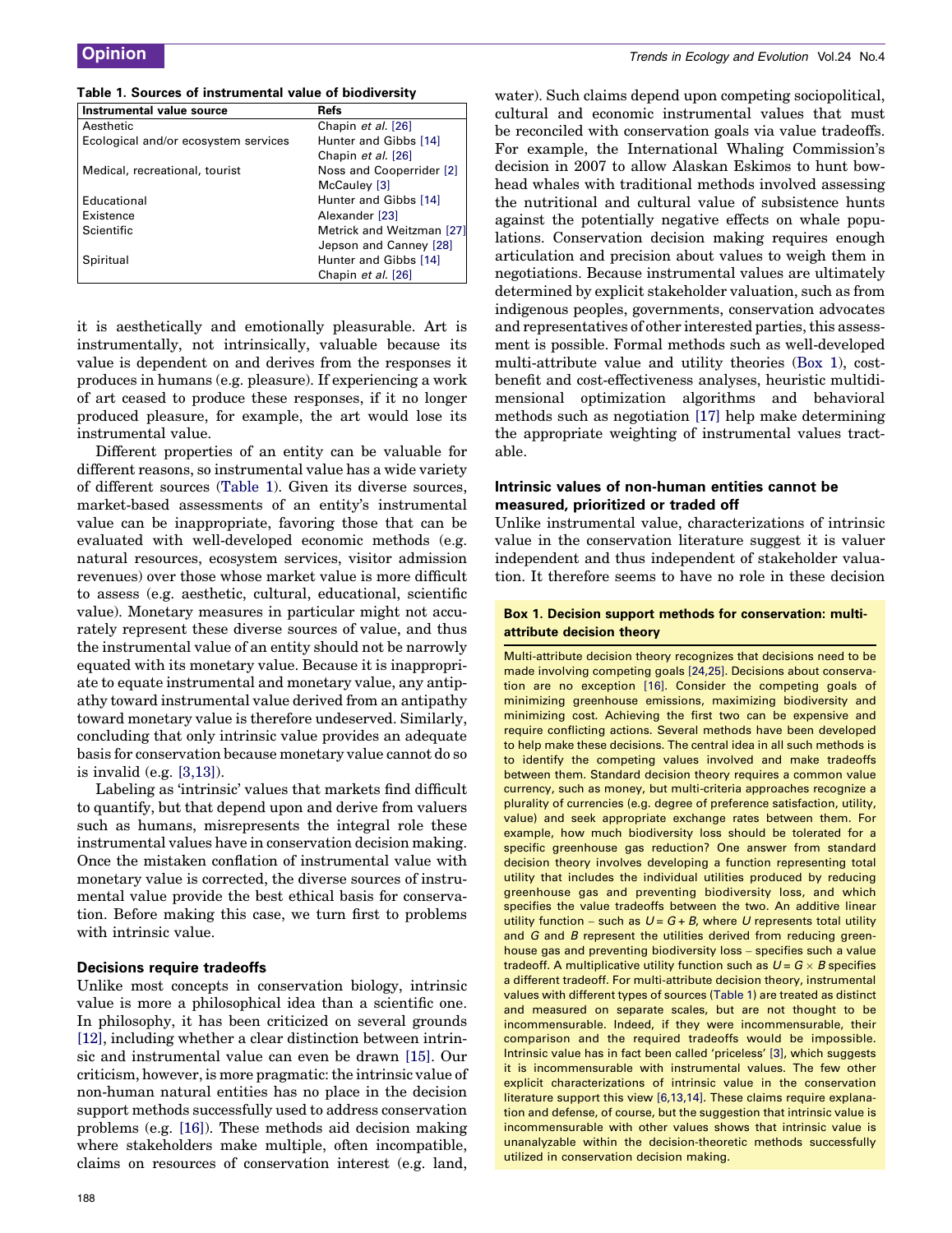frameworks. The problem is that little guidance has been provided about which values should take what degree of priority when intrinsic and instrumental values, or intrinsic values of different entities, are offered to justify conflicting conservation actions. But precisely this guidance is required to reconcile opposing values in conservation decision making to determine an ethical rationale for conservation and achieve conservation goals.

Considering conflicts between intrinsic and instrumental values first, it is important to recognize that such conflicts are not hypothetical. The intrinsic value of nonhuman entities has been asserted to have priority over actions that achieve sociopolitical and cultural instrumental values in discussions of biodiversity conservation (e.g. [\[18\]](#page-3-0)). The past strategy to conserve tigers in India by forcibly removing indigenous people from their homelands is arguably an example of the intrinsic value of non-human organisms being taken to trump the sociocultural values of those displaced [\[19\]](#page-3-0). Particularly troublesome is the idea that intrinsic value is infinite, as McCauley [\[3\]](#page-3-0) claims. This would have disastrous consequences for conservation: entities with infinite value would require protection even if it meant destroying everything else of (merely finite) instrumental value. With little clarity about what is meant by intrinsic value and without a cogent account of how intrinsic and instrumental values can be compared in a decision context, which seems unlikely given the lack of a connection between stakeholder valuation and intrinsic value, intrinsic value cannot have a role in conservation decision making.

Similar worries beset actions that would produce conflicts between assessments of the intrinsic values of different entities. Many conservation goals require tradeoffs where some entities are protected to the detriment of others. For instance, ensuring ecosystem persistence can require culling species [\[20\]](#page-4-0). Most intrinsic value proponents claim all species and ecosystems are intrinsically valuable, but offer little guidance about how considering their intrinsic value resolves such conflicts. One exception is the claim that once one accepts 'the idea of intrinsic value, it is relatively straightforward to decide which species merit more attention from conservation biologists: they are those species most threatened with extinction' [\[14\]](#page-3-0). This suggestion provides little guidance, because limited resources mean many threatened species cannot be saved and tradeoffs are unavoidable. Worse still, human-held values produce taxonomic biases in conservation research [\[21\]](#page-4-0) that typically prejudice determination of which species are most endangered. Thus, even on this intrinsic value platform, only species that generate sufficient (instrumental) interest in acquiring information about them can be determined to have high extinction risk. Intrinsic value arguments inevitably rely on instrumental values for implementation.

A rare, commendably explicit attempt to quantify the intrinsic value of non-human entities illustrates these problems. Despite the fact that the US Endangered Species Act (ESA) and subsequent judicial decisions never mention 'intrinsic value,' Callicott [\[13\]](#page-3-0) claims the ESA 'express[es] a noninstrumental, deontological [i.e. intrinsic] concern for biodiversity.' On this basis, Callicott theorizes a general

principle for quantifying intrinsic value: penalties imposed by democratic legislation reflect differences in the intrinsic value of the subject of the legislation. For example, fines and imprisonment for violating biodiversity protection laws, or life imprisonment for murder, would indicate different degrees of intrinsic value of biodiversity and human life, respectively. Legislative assessments of value expressed by penalties would then estimate quantities of intrinsic value.

This argument has serious difficulties. First, perversion of legislative processes by campaign contributions, lobbyists and more generally those with power in democracies seems to undermine the ability of legislation to legitimately reflect intrinsic value. Second, different sociopolitical and cultural contexts lead the legislatures of different countries to impose a dramatic diversity of penalties, which raises difficulties for the idea that the penalties reflect valuer-independent intrinsic value. The fundamental problem, however, is that no theory of intrinsic value for non-human natural entities is given by which the accuracy of 'democratic objectification of what should or should not be accorded intrinsic value' [\[13\]](#page-3-0) can be evaluated. Without an independent, compelling theory, when and how accurately legislation reflects degrees of intrinsic value is unclear. Without such a theory, it is also mysterious how complex political deal making among elected representatives (and non-elected parties) achieves privileged insight into intrinsic value, whereas direct assessment of stakeholders' valuations merely provides information about instrumental value. As such, claims that legislation estimates degrees of intrinsic value are untestable.

For instrumental values, no analogous problem exists. Based on information from stakeholders, such as information elicited in surveys, group negotiations or through more structured methods like the analytic hierarchy process [\[22\],](#page-4-0) instrumental values relevant to specific conservation decisions can be categorized and prioritized, sometimes in monetary terms, but often not (as in costeffectiveness analysis or multi-attribute utility analysis [[Box 1](#page-1-0)]). By contrast, intrinsic values are independent of, and thus presumably not constrained by, such information. Whether a non-human natural entity possesses intrinsic value and to what degree is therefore unclear. Without methods for measuring, trading off or prioritizing the intrinsic value of non-human natural entities, the concept provides an inadequate basis for conservation decision making and thus a poor ethical foundation for conservation. The ability of instrumental value to do so, however, has been underappreciated.

#### Instrumental value fully appreciated

Theoretical difficulties with intrinsic value are the focus of philosophical debates [\[12,15\]](#page-3-0), and these seemingly irresolvable debates would routinely arise in conservation decision making if intrinsic value were its appropriate ethical focus, precluding the formulation of clear and compelling justifications for conservation against competing interests. Focusing on instrumental values does not share these difficulties. Despite its negative connotation in conservation, instrumental value is simply value that depends on valuers. It has a broad range of sources ([Table 1\)](#page-1-0) and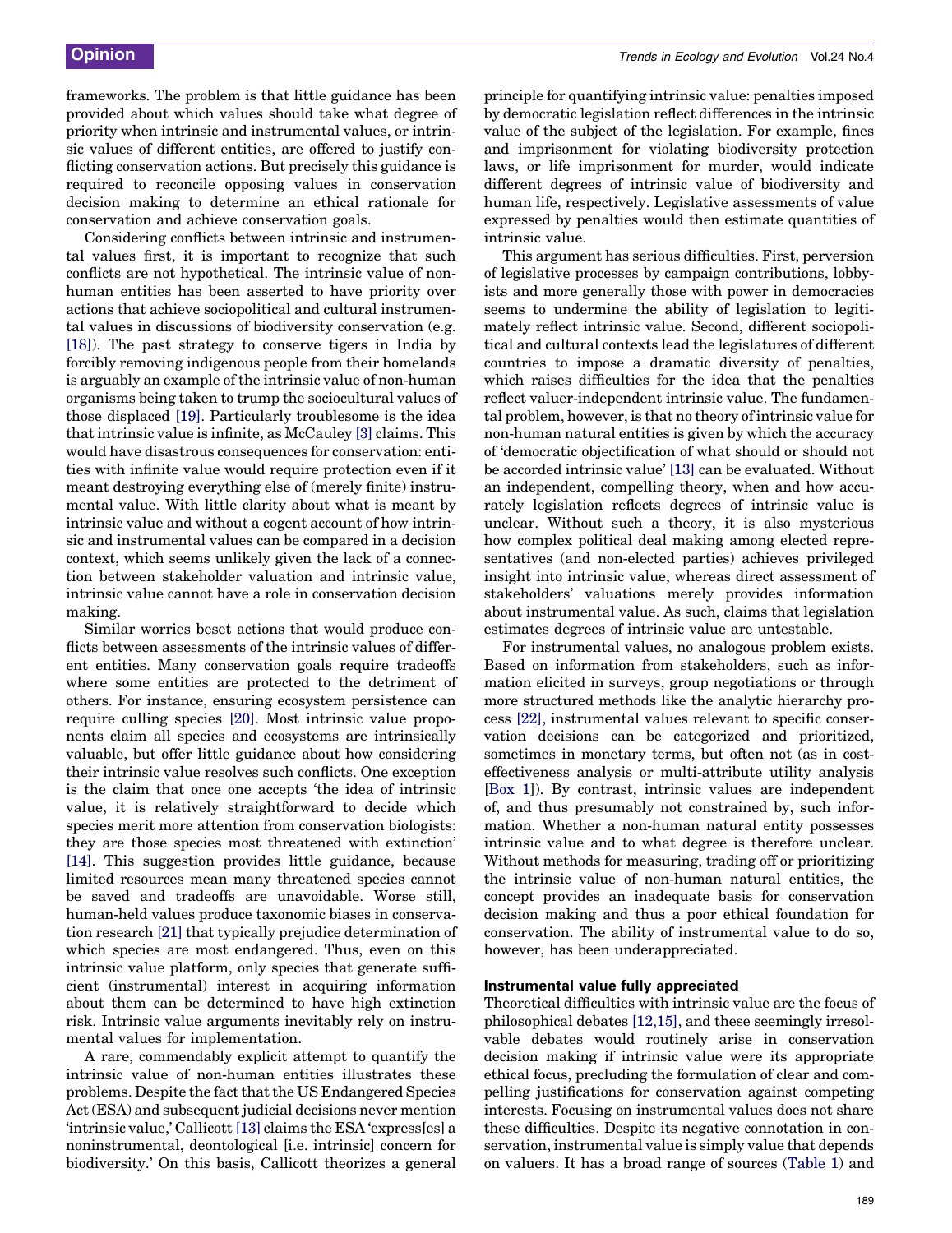<span id="page-3-0"></span>should not be confused with market value (although market valuation of environmental resources like clean water has motivated some notable conservation successes), nor denigrated as implying entities are only valuable as instruments for human manipulation.

Freed from these misconceptions, the indispensability of instrumental value in conservation decision making is obvious. Choosing the best strategies for achieving conservation goals requires weighing options and identifying those maximizing the values involved. Appealing exclusively to market-based measures of value is not the only or even most effective way of proceeding. A forest's instrumental value is not just its current economic value any more than a great painting's value should be narrowly equated with the cost of materials and artist's time, or even its auction price. For example, a forest might be aesthetically valuable to those individuals who experience it, even if they cannot or would not for whatever reason pay for its preservation in a market. Similarly, a forest might also contain unique biological processes that would shed light on a contentious scientific hypothesis if studied properly, even if the scientists who value the study are unable to pay for the forest's preservation. In both cases, the value involved would not exist if the forest aesthetes or scientists did not value the forest. Intrinsic value appears attractive to conservation biologists primarily because it seems to justify claims that the value of entities of conservation interest transcends economic valuation. But intrinsic value need not be invoked for this task; recognizing nonmonetary instrumental value such as aesthetic, cultural, scientific and existence value – the value an entity has merely because its continued existence is valued [\[23\]](#page-4-0) – is sufficient.

Indeed, instrumental values seem to offer the only viable means of conservation decision making. On the one hand, focusing on the intrinsic value of non-human natural entities requires an as yet undeveloped standard of value analysis for which no convincing methodology (or theoretical basis) has been formulated. On the other hand, focusing on instrumental values allows conservation decisions to be analyzed with the same tools as other decisions with multiple, sometimes conflicting, goals: all instrumental value is comparatively assessed without one form taking absolute priority. Rather than 'selling out on nature,' as McCauley [3] puts it, we view this approach as 'buying into conservation.'

Admittedly, there are challenges. That values are instrumental does not mean accessing and measuring them is straightforward. Knowing what stakeholders prefer, and how strongly, is often difficult but not impossible. Similarly, measuring instrumental value from different sources can be difficult, as can reconciling different stakeholder values and determining which are relevant for specific decisions. Various solutions to these problems – tradeoff analyses for the former and social choice methods for the latter – have been rigorously studied in decision sciences and applied to conservation decision making [16] ([Box 1](#page-1-0)). Nothing similar exists in intrinsic value literature.

Some of this debate might be terminological. Non-market instrumental values are sometimes labeled intrinsic in the conservation literature. Nonetheless, the dispute is not merely terminological. We believe intrinsic value advocates are correct to argue that market-based assessments of instrumental value alone provide an inadequate basis for conservation decision making. But this does not necessitate embracing intrinsic value rather than a broad conception of instrumental value. Treating some forms of instrumental value as intrinsic generates misunderstanding by obscuring the crucial role in conservation decision making and ethical importance of instrumental values that are not traded in markets. It also obscures why many individuals become conservation biologists. Their motivation often stems from the beauty, scientific curiosity, emotional connection and feeling of obligation to future generations catalyzed by biodiversity. The values underlying these sentiments are instrumental, not intrinsic. They are no less profound or psychologically potent for being so.

#### Acknowledgements

This work was conducted as part of the Decision Making for Complex Environmental Problems Working Group supported by the National Center for Ecological Analysis and Synthesis (NCEAS), a center funded by the NSF (grant DEB-0553768), the University of California–Santa Barbara and the State of California. We also acknowledge the support of the Australian Commonwealth Environment Research Facilities Research Hub for Applied Environmental Decision Analysis (AEDA). We have benefited greatly from discussions with group participants, and are also indebted to Tracey Regan, Carl Salk, Rebecca Swab and three reviewers for helpful comments.

#### **References**

- 1 Soule´, M.E. (1985) What is conservation biology? Bioscience 35, 727– 734
- 2 Noss, R. and Cooperrider, A.R. (1994) Saving Nature's Legacy. Island Press
- 3 McCauley, D.J. (2006) Selling out on nature. Nature 443, 27–28
- 4 Angermeier, P.L. (2000) The natural imperative for biological conservation. Conserv. Biol. 14, 373–381
- 5 Wilson, E.O. (1992) The Diversity of Life. Harvard University Press
- 6 Redford, K.H. and Richter, B.D. (1999) Conservation of biodiversity in a world of use. Conserv. Biol. 13, 1246–1256
- 7 Chambers, J.Q. et al. (2001) Carbon sink for a century. Nature 410, 429
- 8 Noss, R. (1991) Sustainability and wilderness. Conserv. Biol. 5, 120– 122
- 9 Harrison, C. and Davies, G. (2002) Conserving biodiversity that matters: practitioners' perspectives on brownfield development and urban nature conservation in London. J. Environ. Manage. 65, 95–108
- 10 Pearman, P. (2001) Conservation value of independently evolving units: sacred cow or testable hypothesis? Conserv. Biol. 15, 780–783
- 11 Jamieson, D. (ed.), (2000) A Companion to Environmental Philosophy, Blackwell
- 12 Grey, W. (1993) Anthropocentrism and deep ecology. Australas. J. Philos. 71, 463–475
- 13 Callicott, J.B. (2006) Explicit and implicit values. In The Endangered Species Act at Thirty (Scott, J.M. et al., eds), pp. 36–48, Island Press
- 14 Hunter, M.L., Jr and Gibbs, J. (2007) Fundamentals of Conservation Biology. (3rd edn), Blackwell Publishing
- 15 Feldman, F. (1998) Hyperventilating about intrinsic value. J. Ethics 2, 339–354
- 16 Moffett, A. and Sarkar, S. (2006) Incorporating multiple criteria into the design of conservation area networks: a minireview with recommendations. Divers. Distrib. 12, 125–137
- 17 Burgman, M. (2005) Risks and Decisions for Conservation and Environmental Management. Cambridge University Press
- 18 Rolston, H., III (1999) Respect for life: counting what Singer finds of no account. In Peter Singer and His Critics (Jamieson, D., ed.), pp. 247– 268, Blackwell
- 19 Guha, R. and Martinez-Alier, J. (1998) Varieties of Environmentalism: Essays North and South. Oxford University Press